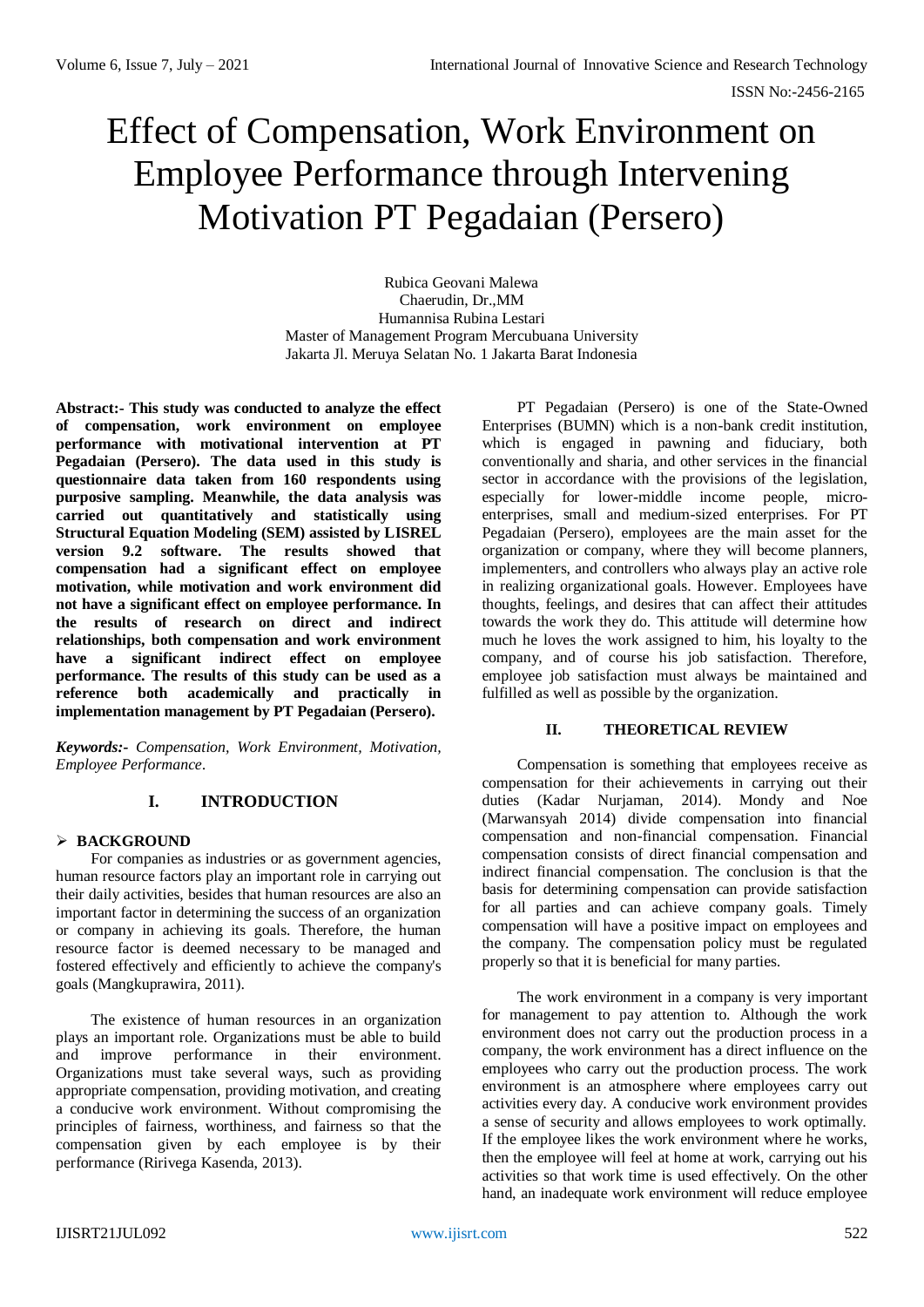performance. According to (Nitisemito in Nuraini 2013) the work environment is everything that is around employees and can influence in carrying out the tasks assigned to them.

The term motivation comes from the Latin word "movere" which means to encourage or move. Motivation questions how to direct the power and potential to work to achieve the specified goals (Hasibuan, 2014). A person works because he wants to fulfill his life needs. The impulse of desire in a person with others is different so that human behavior tends to vary at work. According to Vroom in Ngalim Purwanto (2006), motivation refers to a process of influencing individual choices towards various forms of desired activities.

Performance appraisal according to Marwansyah (2014) is one of the most powerful motivational tools available to leaders or managers. Marwansyah (2014:228) defines performance as a person's achievement or achievement about the tasks assigned to him, performance can also be seen as a combination of work results (what a person must achieve) and competence (how a person achieves it). Levinson defines performance or performance as a person's achievement or achievement concerning the tasks assigned to him.

### **III. RESEARCH METHODS**

#### **Type of Research Design**

The type of research used in this research is quantitative research designed to assist decision-makers in determining, evaluating, and selecting a series of actions that must be taken in certain situations. Technical analysis used in this research is Structural Equation Modeling (SEM) from LISREL software version 9.2 used in model development and hypothesis testing.

#### **Research Approach**

The analysis in this study is quantitative since statistics are presented. This is consistent with Arikunto 's view (2013) that quantitative analysis is a method of evaluating numbers typically anticipated beginning at data collection, data analysis, and results from presentation. The quantitative analysis employed a qualitative approach, starting with data collection, interpretation of data and tests. Similarly, if accompanied by tableaux, graphs, maps, pictures and others, interpretation of the results of studies would be more persuasive.

#### **Population and Research Sample**

The target population in this study were active employees of PT Pegadaian (Persero). According to Sugiono (2013), the sample is part of the number and characteristics possessed by the population in the research area, namely the technique of determining the sample based on chance, that is, anyone who coincidentally / incidentally meets the researcher can be used as a sample if it is seen that the person met matches the data source. (Sugiono, 2013). The sampling technique used is. The sampling technique used is purposive sampling, namely active employees of PT Pegadaian (Persero).

The least test estimate with SEM investigation, agreeing Hair (2010) said in the event that within the analyzed demonstrate there are 5 (five) builds or less, where each build is measured at slightest by 3 (three) pointers, at that point a least test estimate of 100-300 is required. respondents. The least satisfactory test estimate based on the research design utilized may be a expressive strategy, a least of 10% of the populace, for a generally little populace a least of 20% of the populace, expressive correlational strategy of at slightest 30 subjects, ex past facto strategy of at slightest 15 subjects per gather, test strategies at slightest 15 subjects per group.

The number of investigate tests over is 100 individuals, of which 100 individuals have met the least constrain of SEM examination, since agreeing to Sugiyono (2013) that the least test that must be accomplished to utilize the SEM strategy is 100 tests, depending on the number of parameters assessed and after that the number of markers is duplicated 5. In this ponder there were 32 pointers,  $32 \times 5 = 160$ , so the test in this ponder was 160 respondents, the comes about and examination of the information gotten would be more exact.

## **IV. RESEARCH RESULTS AND DISCUSSION**

#### **Data Analysis Results**

This research employments LISREL9.2 investigation. The hypothetical show that has been portrayed within the way graph will be analyzed based on the information gotten. External Show estimation is testing the relationship between pointers and inactive factors. The combination of auxiliary model testing and estimation permits analysts to test estimation blunder as an indistinguishable portion of LISREL9.2 and conduct factor investigation in conjunction with speculation testing. Assessment of Estimation Model in Table 1.

| <b>LADIC 1 IIY DULIUSIS USU</b>                   |                  |                 |                                    |  |  |  |  |
|---------------------------------------------------|------------------|-----------------|------------------------------------|--|--|--|--|
| <b>Relationships Between Constructs</b>           | <b>Estimates</b> | <b>T-Values</b> | <b>Remarks</b>                     |  |  |  |  |
| <b>Compensation -&gt; Motivation</b>              | 0.73             | 6.37            | <b>Significant Positive Effect</b> |  |  |  |  |
| <b>Work Environment -&gt; Motivation</b>          | 0.04             | 0.59            | not significant                    |  |  |  |  |
| <b>Motivation-&gt; Employee Performance</b>       | 0.12             | 1.01            | not significant                    |  |  |  |  |
| <b>Compensation -&gt; Employee Performance</b>    | 0.05             | 0.39            | not significant                    |  |  |  |  |
| <b>Work Environment -&gt;Employee Performance</b> | 0.58             | 7.13            | <b>Significant Positive Effect</b> |  |  |  |  |
|                                                   |                  |                 |                                    |  |  |  |  |

**Table 1 Hypothesis test**

Source: Results of analysis using LISREL9.2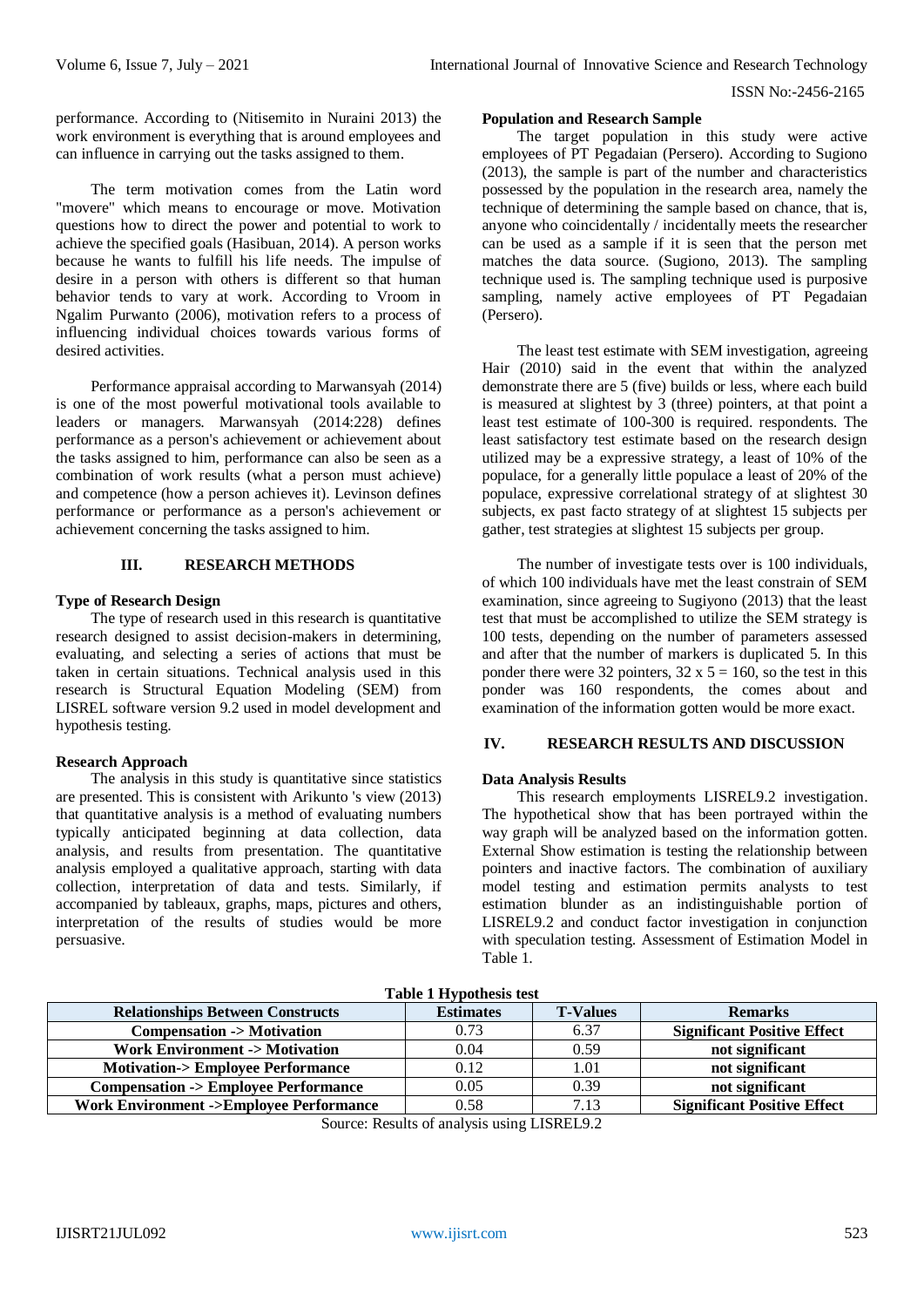Hypothesis testing in this study based on table 1 is as follows:

#### **1. There is a significant effect of compensation on motivation**

Based on table 1, it is known that the t-Values  $= 6.37$ 1.96. The coefficient esteem is positive, meaning that the Stipend variable (X1) encompasses a noteworthy impact on the Inspiration variable (Z) by 0.73 or 73%. Hence the speculation H1 in this consider which states that "Recompense incorporates a critical impact on Worker Motivation" is acknowledged.

## **2. There is an insignificant effect of the work environment on motivation**

Based on table 1, it is known that the t-Values  $= 0.59$ 1.96 with coefficient esteem, meaning that the Work Environment variable (X2) has no critical impact on the Motivation variable (Z) of 0.04 or 4%. Hence the speculation H2 in this think about which states that "Work Environment encompasses a noteworthy impact on Representative Motivation" is rejected.

## **3. There is an insignificant effect of motivation on employee performance**

Based on table 1, it is known that the t-Values  $= 1.01$  > 1.96. The coefficient esteem is positive, in spite of the fact that the t-value is very tall, it can be considered not critical, specifically 0.12 or 12%. Hence the theory H3 in this think about which states that "inspiration encompasses a critical impact on worker execution" is rejected.

## **4. There is an insignificant effect of compensation on employee performance**

Based on table 1, it is known that the esteem of t-Values  $= 0.39 > 1.96$ . The coefficient esteem is positive that is equal to 0.05 or 5%. Hence the theory H4 in this ponder which states that "Remuneration incorporates a critical impact on Worker Performance (Y)" is rejected.

## **5. There is a significant influence of the work environment on employee performance**

Based on table 4.9, it is known that the esteem of t-Values  $= 7.13 > 1.96$ . The coefficient esteem is positive. which is 0.58 or 58%. Hence the speculation H5 in this consider which states that "Work Environment incorporates a critical impact on Worker Performance" is acknowledged.

### **Indirect Effect Analysis**

| Table 2 Direct and Indirect Effects |                                                             |                  |                 |                                              |  |  |  |
|-------------------------------------|-------------------------------------------------------------|------------------|-----------------|----------------------------------------------|--|--|--|
|                                     | <b>Relationships Between Constructs</b>                     | <b>Estimates</b> | <b>T-Values</b> | <b>Remarks</b>                               |  |  |  |
| <b>Direct</b>                       | <b>Motivation-&gt; Employee Performance</b>                 | 0.12             | 1.01            | not significant                              |  |  |  |
|                                     | <b>Compensation -&gt; Employee Performance</b>              | 0.05             | 0.39            | not significant                              |  |  |  |
|                                     | <b>Work Environment -&gt;Employee Performance</b>           | 0.58             | 7.13            | <b>Significant</b><br><b>Positive Effect</b> |  |  |  |
| <b>Indirect</b>                     | Compensation -> Motivation-> Employee<br><b>Performance</b> | 0.31             | 2.43            | <b>Significant</b><br><b>Positive Effect</b> |  |  |  |
|                                     | Work Environment ->Motivation -> Employee<br>Performance    | 0.66             | 2.71            | <b>Significant</b><br><b>Positive Effect</b> |  |  |  |

**Table 2 Direct and Indirect Effects**

Based on Table 2 it can be interpreted as follows:

### **1. There is a Significant Effect of Compensation on Employee Performance through Employee Motivation**

Based on table 4.10, it is known that the  $t$ -Values = 2.43 > 1.96. The coefficient value is positive, which is 0.31 or 31%. Thus the hypothesis H6 in this study which states that "Compensation has a significant effect on Employee Performance through Employee Motivation" is accepted.

## **2. There is a significant influence of the work environment on employee performance through employee motivation**

Based on table 4.10, it is known that the value of t-Values  $= 2.71 > 1.96$ . The coefficient value is positive, which is 0.66 or 66%. Thus the hypothesis H7 in this study which states that "Environment significantly influences employee performance through employee motivation" is accepted.

## **V. CONCLUSION**

The Impact of Remuneration on Worker Inspiration The investigate theory (H1) states that remuneration includes a coordinate positive and noteworthy effect on worker inspiration of PT Pegadaian (Persero. These comes about appear that emolument features a incredible impact in persuading workers to be able to contribute inside the company, this may be seen from the company's consideration to wellbeing protections for workers, particularly amid the Covid19 widespread which is happening in more than 1 (one) year so that representatives keep feeling secure and remain spurred in completing the work at hand. In other words, on the off chance that the remuneration gotten by representatives is suitable and considered suitable, worker inspiration will increment, such as the completion of vital activities that are still running concurring to the targets set since the starting of the year (average progress of completion of +50% as of the end of June 2021). The results of this study also confirm the results of research by Fridayanti (2018) and Widarti (2020).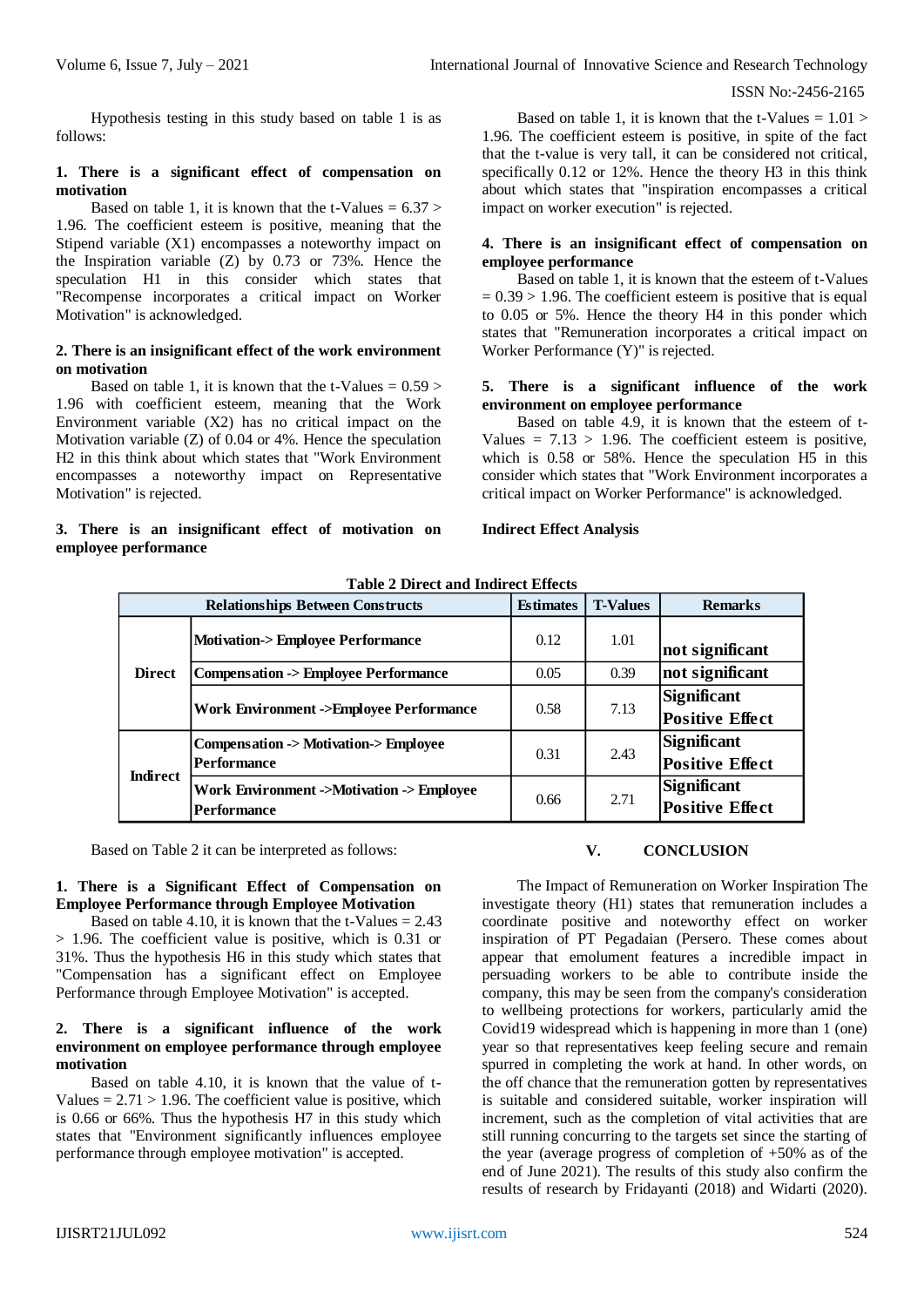Based on these empirical facts and supported by the results of previous studies, it can be concluded that the research hypothesis (H1) can be accepted that compensation has a positive and significant direct effect on employee motivation.

The Impact of Work Environment on Worker Inspiration The test comes about with SEM show that the work environment influences emphatically, but not altogether on worker inspiration, this could be seen from the t-value of 0.56, and the evaluated esteem of 0.04 or 4.0% its impact. These results demonstrate that the work environment is one of the variables that impact worker inspiration at work, but since the work environment is in understanding with the standards wherever workers work, it is not as well significant in arrange to extend worker inspiration. The comes about of this consider are distinctive from those of Widarti (2020) and Warouw (2017). Based on these experimental truths and upheld by the comes about of past considers, it can be concluded that the investigate speculation (H2) can be rejected that the work environment includes a positive and not noteworthy coordinate impact on representative inspiration.

The Impact of Inspiration on Worker Execution The investigate theory (H3) states that inspiration includes a noteworthy impact on worker execution. The test comes about with SEM show that inspiration includes a positive but not critical impact on the execution of a worker, this may be seen from the t-value of 1.01 with an estimated value of 0.12 or 12% of the effect. These results show that inspiration isn't a supreme figure for a representative to supply great execution for the company, this can be proved by the company's great execution being kept up indeed in spite of the fact that workers feel propelled or not. The comes about of this consider are distinctive from the comes about of research from Fridayanti (2018) and Widarti (2020). Based on these observational actualities and bolstered by the comes about of past thinks, it can be concluded that the inquire about speculation (H3) can be rejected that inspiration has no noteworthy impact on worker execution.

The Effect of Compensation on Employee Performance The research hypothesis (H4) states that compensation does not have a direct significant effect on employee performance. This can be seen from the t-value of 0.39 with an estimated value of 0.05 or 5% of the effect. These results indicate that compensation is not an absolute factor that directly affects performance, although it still has an influence. The results of this study are different from the results of research from Fridayanti (2018) and Widarti (2020). Based on these empirical facts and supported by the results of previous studies, it can be concluded that the research hypothesis (H4) can be rejected that compensation has a positive but not direct significant effect on employee performance.

The Effect of Work Environment on Employee Performance The research hypothesis (H5) states that the work environment has a significant direct effect on employee performance. This can be seen from the t-value of 7.13 with an estimated value of 0.58 or 58% of the effect. These results indicate that a good work environment has a direct effect on

employee performance because employees in carrying out daily activities are strongly supported by the things that employees need properly and proportionally. The results of this study also confirm the results of research from Djamil MZ (2018) but differ from the results of research from Widarti (2020). Based on these empirical facts and supported by the results of previous studies, it can be concluded that the research hypothesis (H5) can be accepted that the work environment has a positive and significant direct effect on employee performance.

The Effect of Compensation on Employee Performance through Motivation The research hypothesis (H6) states that compensation has a significant indirect effect on employee performance through motivation. This can be seen from the tvalue of 2.43 with an estimated value of 0.31 or 31% of the effect. These results indicate that compensation which has a significant effect on motivation can indirectly have a significant effect on employee performance. The results of this study also confirm the results of research from Widarti (2020). Based on these empirical facts and supported by the results of previous research, it can be concluded that the research hypothesis (H6) can be accepted that compensation has a positive and significant indirect effect on employee performance through employee motivation.

The Effect of Work Environment on Employee Performance through Motivation The research hypothesis (H7) states that the work environment has a significant indirect effect on employee performance through motivation. This can be seen from the t-value of 2.43 with an estimated value of 0.31 or 31% of the effect. These results indicate that a good work environment has a significant effect on motivation and can indirectly significantly affect employee performance. The results of this study also confirm the results of research from Widarti (2020). Based on these empirical facts and supported by the results of previous studies, it can be concluded that the research hypothesis (H7) can be accepted that the work environment has a positive and significant indirect effect on employee performance through employee motivation.

Compensation has a significant effect on the motivation of an employee, this is indicated by the magnitude of the effect that is equal to 73%. This is due to the existence of a clear system of income, bonuses, and benefits by differentiating each employee's grade level so that employees are motivated to improve their performance to achieve a higher grade.

The work environment does not have a significant influence on employee motivation, with only a 4% effect, this is shown during covid-19 because in their daily life many employees work from home or more commonly known as work from home.

Employee motivation has no significant effect on employee performance, although the effect is quite large, namely as much as 12%, it is not the main factor in improving employee performance, especially employees who already have a high work ethic and a high level of belonging.